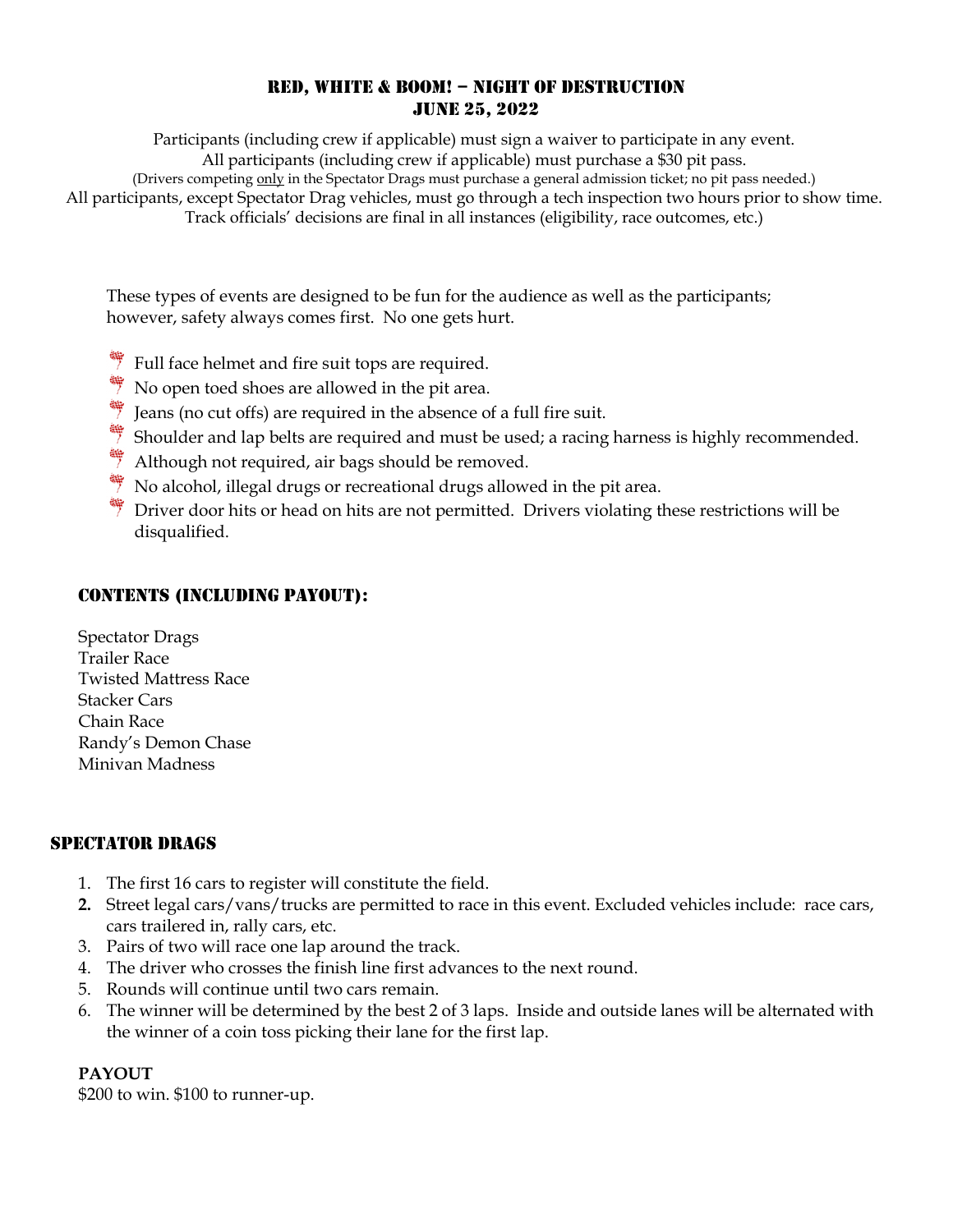#### TRAILER RACE

#### **Tow Vehicles**

- 1. Most street legal vehicles may be used. No semi's, box trucks or beefed-up full-sized vehicles.
- 2. If a tow vehicle is deemed inappropriate or unsafe, it will not be permitted on the track. Kalamazoo Speedway has the right to allow or disallow any vehicle.
- 3. All side glass must be removed or rolled down 100%. Windshield or rear windows are optional.
- 4. A steel door plate (highly recommended) may be welded or bolted over the driver's side door.
- 5. The driver's door must be chained or welded shut. It is highly recommended that all doors are chained or welded shut.
- 6. All tow vehicles must have working brakes. No dually trucks allowed.
- 7. No solid filled tires. DOT highway tires are required.
- 8. Tow vehicles and trailers must start out the race with no flat tires or bare wheels.
- 9. No added weight on tow vehicles.
- 10. No passengers are allowed in the tow vehicle.
- 11. No changing of drivers is permitted.
- 12. This is a novelty race; professional trailer race vehicles can sit this one out.

#### **Trailers**

- 1. Tires must be on the outside of the frame rail. Tires may not have any kind of protection surrounding them.
- 2. Minimum trailer size is  $\frac{4 \text{ feet wide by 8 feet long}}{4 \text{ feet at long}}$  (tongue to rear of trailer).
- 3. The trailer must weigh a minimum of 300 pounds.
- 4. All trailers must be hauling something significant. No blow up or plastic toys or figurines.
- 5. A small flatbed trailer must have a full-size appliance securely attached to the trailer.
- 6. All trailers (campers, pop-ups, boats, utility, flat bed, etc.) must be approved by Speedway officials.
- 7. Boat motors and excess trash in the back of trailers must be removed.
- 8. All fuel tanks must be removed.
- 9. Ball type or hitch pin type hitches are permitted. No gooseneck trailers.
- 10. No solid filled tires. DOT highway tires are required.

## **Race Rules/Objectives**

- 1. During the race the objective is to separate the trailer of your competitors from their tow vehicle.
- 2. Drivers who lose their trailer or object that was secured to the trailer at the start of the race will be disqualified and must exit to the pit area.
- 3. The trailer axle including the tires (or wheels) must remain attached to the trailer or the driver will be disqualified.
- 4. No tow vehicle to tow vehicle hits allowed. Tow vehicles may only hit trailers. Vehicle to vehicle hits will result in the driver being disqualified.
- 5. The race will run 20 laps or until only one vehicle (with intact trailer) remains and crosses the finish line, whichever comes soonest.
- 6. The number of laps may be increased to one lap per entry if there are more than 20 entries.
- 7. The driver with the most original and best-looking trailer starts on the pole.

## **PAYOUT**

\$750 to win – 350 – 250 – 125 – 100 – 100 – 100 – 100 – 50 – 50

NOTE: \$1,000 to win for 25 or more participants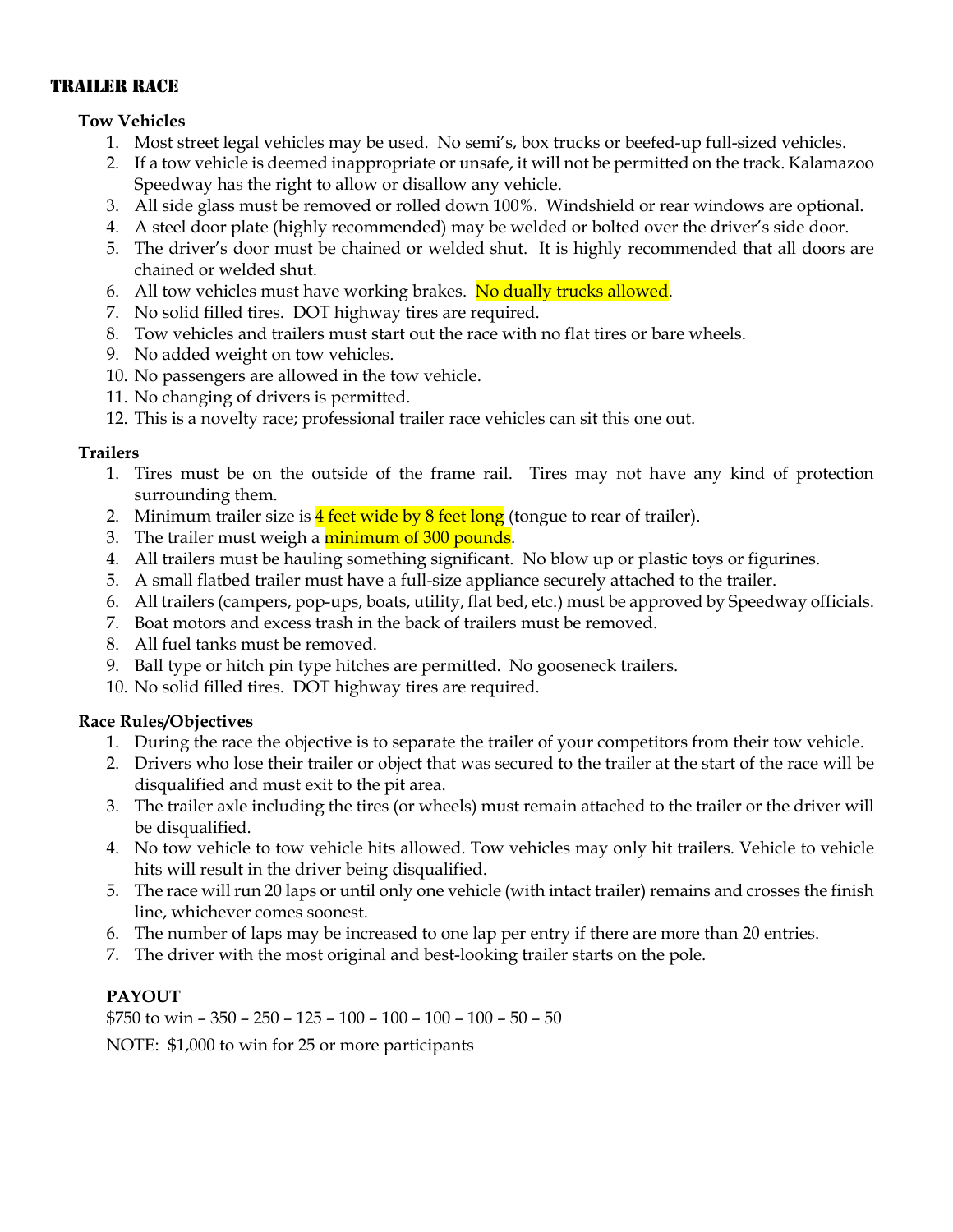#### TWISTED MATTRESS RACE

- 1. Each team will consist of 3 people: 1 driver and 2 crew members.
- 2. Full, queen or king size mattresses may be used, nothing smaller. No water bed mattresses or box springs. Teams are responsible for bringing their own mattresses; if teams experience difficulty in locating mattresses, contact the Speedway office.
- 3. Six to 10 cars will start from a dead stop at the finish line.
- 4. Drivers will race one-half lap and pull in off the backstretch and proceed to the make-ready chute staging area.
- 5. There will be a pit area assigned to each team, where the 2 crew members, 4 mattresses and a spool of rope will be waiting.
- 6. Each team will put one mattress on top of their car. Using only the rope supplied to the teams from the track, crew members tie on the first mattress.
- 7. Once the mattress is tied down, only the driver will pull out onto the track and drive 1.5 times around the track.
- 8. The driver will enter the infield off the backstretch once the 1.5 laps are complete and head to the team's assigned pit area.
- 9. Each team will then load on the second mattress, tie it down and the driver will again pull out onto the track for another lap and a half.
- 10. Repeat this procedure for mattresses #3 and #4.
- 11. Once the four mattresses are loaded, the driver will carefully drive for two laps around the track. The driver crossing the finish line first with all four mattresses still atop the car, wins.
- 12. If a team loses a mattress at any time, that team is eliminated immediately.
- 13. Vehicles must be front wheel drive, 4 or 6 cylinder subcompacts, mini vans, or small SUV's; no trucks or full size SUVs permitted; no luggage racks.
- 14. Drivers' hands must remain in the car at all times when driving.
- 15. The pit road speed limit is less than 15 mph entering and exiting. Speeding will result in the team being eliminated immediately.

## **PAYOUT**

\$100 to win 75 – 50

## STACKER CARS

#### **General Safety Rules**

- 1. A basic 4-point cage is highly recommended.
- 2. All side glass must be removed or rolled down 100%. Windshield or rear windows are optional.
- 3. A steel door plate (highly recommended) may be welded or bolted over the driver's side door.
- 4. All doors must be welded or chained shut.
- 5. Having a horizontal crush bar from side to side just behind the driver's seat is recommended.
- 6. Having a vertical crush/rollover bar behind the driver's seat is recommended.
- 7. If a battery is in the back seat, it must be securely covered and tightly strapped down.

## **General Construction Guidelines of Bottom Car**

- 1. The bottom car is responsible for gas and braking.
- 2. Cars must be stock.
- 3. Front wheel drive compact cars only.
- 4. NO RACE CARS WILL BE ALLOWED FOR THE BOTTOM CAR.
- 5. Stock suspension, stock engine and stock transmission. The theme here is STOCK.
- 6. The bottom car will have no steering components whatsoever.
- 7. Windshield or safety bars must remain in the vehicles.
- 8. 7<sup>"</sup> wide maximum stock or safety wheels. No more than a 3.5" backset on any wheel.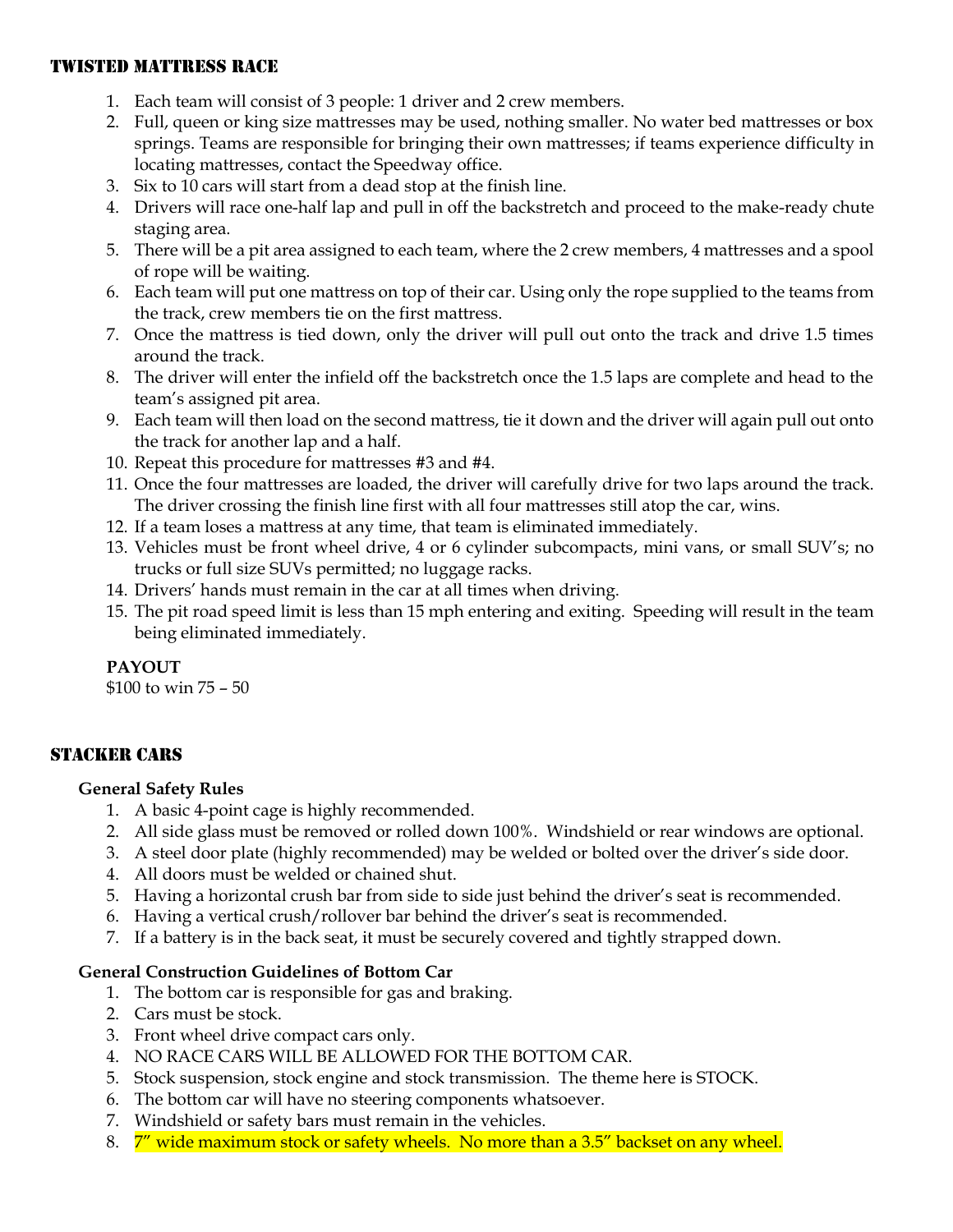9. Stock DOT radial tires (i.e. any 55, 60, 65, 70, 75 or 80 series radial tire 165-215). No trick, racing or exotic tires. No Z-rated tires. No wheel spacers of any kind. lift or bobcat tires.

#### **General Construction Guidelines for the Top Car**

- 1. The top car will do all steering.
- 2. The complete body shell from bumper to bumper must remain intact, including the front and rear firewalls.
- 3. All suspension, engine, K-frame, wheels and tires may be removed.
- 4. The complete body including the front and rear tail panels, bumpers and the full body between the bumpers is required so the car body up top resembles that of a full car.

The number of laps run will depend on car count.

No 2-way radios or other communication devices are allowed.

**PAYOUT** \$300 to win – 125 –100 – 75

## RANDY'S DEMON CHASE

- 1. One full size "Demon Van" will participate.
- 2. Eight compact cars will participate.
- 3. This chase will take place on a course on the track and through the infield.
- 4. Driver door hits or head on hits are not permitted.
- 5. The object is for the eight cars to catch and disable the Demon Van before it can reach the finish line.

## **NO PAYOUT**

#### CHAIN RACE

- 1. The event is limited to the first 6 teams to sign up.
- 2. Vehicles must be front wheel drive, 4 or 6 cylinder subcompacts, minivans, small SUVs, or small pick-ups (no full size trucks or SUVs permitted).
- 3. Teams consist of one running vehicle and one vehicle that is not running (the rear car must have a motor). Teams will be disqualified if the second car's engine is engaged at any time during the race.
- 4. The rear car must have the battery removed.
- 5. All cars must have seat belts with shoulder harnesses or a 3 point harness.
- 6. Cars will be chained together 10 feet apart. Chains cannot be attached to bumpers; no pipes on the chains. Kalamazoo Speedway will provide the chain to connect the two vehicles.
- 7. All drivers must wear helmets.
- 8. All cars are subject to inspection before they can race.
- 9. Teams will race for 8 laps around the track.
- 10. If the chain breaks or pulls off either car, pull off into a safe area; your race is over.
- 11. You must remain in your vehicle unless an official tells you otherwise.
- 12. The first 4 teams to cross the finish line having completed 8 laps and having their chain intact will be scored in the order in which they finish.

## **PAYOUT**

**.**

\$200 to win. 100 – 75 – 50